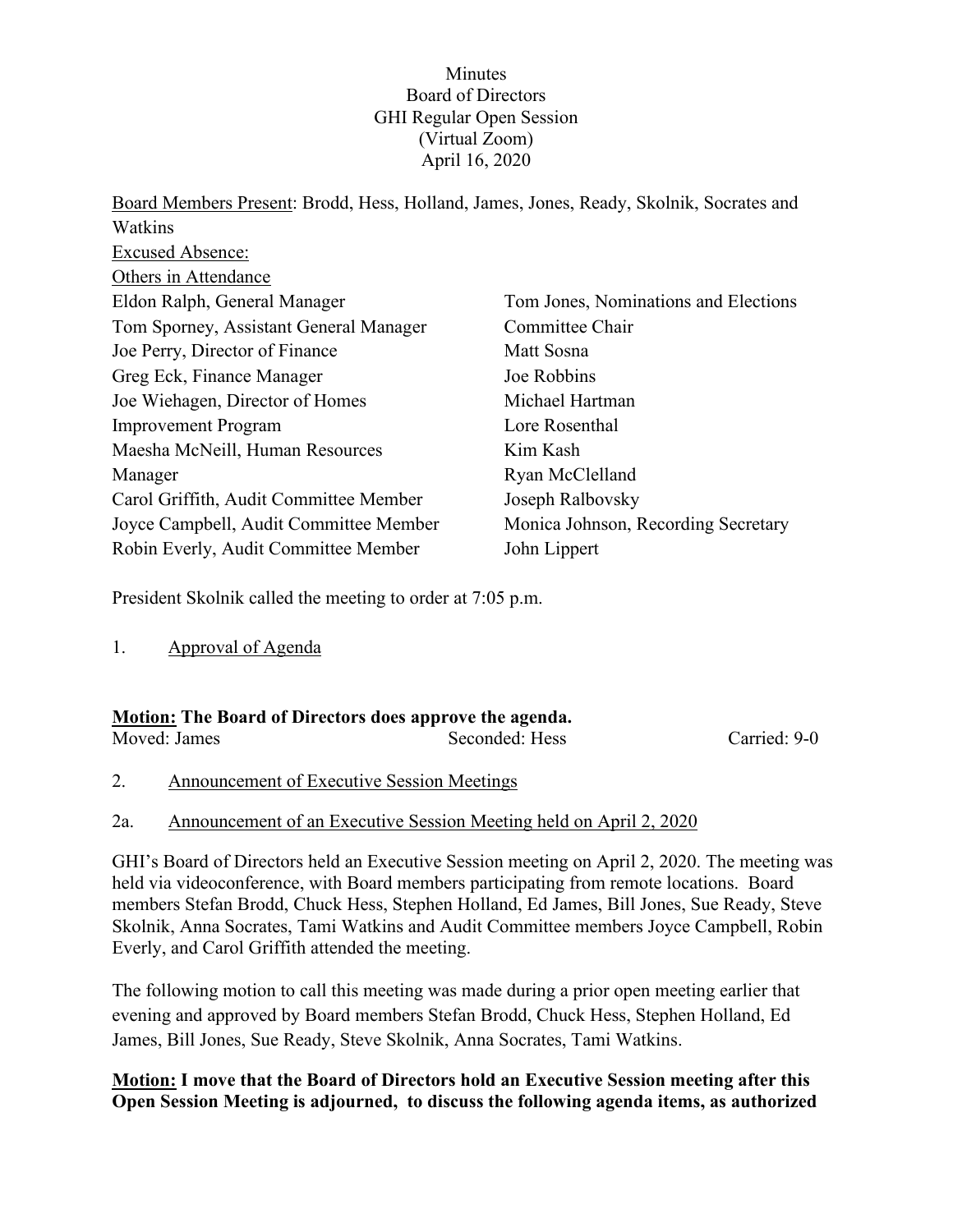| by the pertinent sub-paragraphs of the Maryland Cooperative Housing Act § 5-6B-19 |  |
|-----------------------------------------------------------------------------------|--|
| (e)(1).                                                                           |  |

| Agenda item                                                                                                                                                                                                                                                                                                                                                                                                                  | Sub-paragraph of<br>$\S$ 5-6B-19 (e)(1) |
|------------------------------------------------------------------------------------------------------------------------------------------------------------------------------------------------------------------------------------------------------------------------------------------------------------------------------------------------------------------------------------------------------------------------------|-----------------------------------------|
| <b>Approve Minutes of Executive Session Meeting Held on March 5,</b><br>a.<br>2020                                                                                                                                                                                                                                                                                                                                           | (vii)                                   |
| b. Consider Approval of the Following Contracts:<br>• 2020 Contract for Gutter Cleaning - 1st reading<br>• 2020 Contract for Replacing Air Conditioning Units for Larger<br><b>Townhomes - 1st reading</b><br>• 2020 Contract for Replacing Roofs for Frame Buildings - 1st<br>reading<br>• 2020-2022 Contract for Employee Uniforms – 1st reading<br>• 2020-2022 Waste Disposal Services (Re-Bid) – 1st and only<br>reading | (vi)                                    |

During the meeting, the Board of Directors authorized the Manager, for first and only reading due the urgency of having a new waste disposal contract in place immediately after the termination of the current contract, to enter into a contract with Waste Management to provide waste removal services to GHI for a 3-year period commencing immediately at the following charges:

- a) Weekly collection of general solid waste from one 6 cubic yd. container at \$136.98 per month during the first year of the contract.
- b) Collection of construction waste from a 30 cubic yd. container at \$175.00 per pull with a \$55.00 per ton charge for disposal during the first year of the contract. 4 ton minimum.
- c) Collection of tree waste from a 30 cubic yd. container at \$175.00 per pull with a \$57.00 per ton charge for disposal during the first year of the contract. 4 ton minimum.
- d) A one-time charge of \$185.00 for each container (whether 6 cy or 30 cy) delivered to GHI at the start of the contract.
- e) A \$25.00 usage fee per 30 cubic yard open top container per pull.
- f) An inactive fee of \$400 per month, for any 30 cubic yard container not pull during that month.
- g) An increase in charges for collection of general solid waste, construction waste and tree waste, by 5% above the year 1 charges during year 2 of the contract, and 5% above the year 2 charges during year 3 of the contract.

*The meeting began at 9.22 p.m. and adjourned at 9.57 p.m.*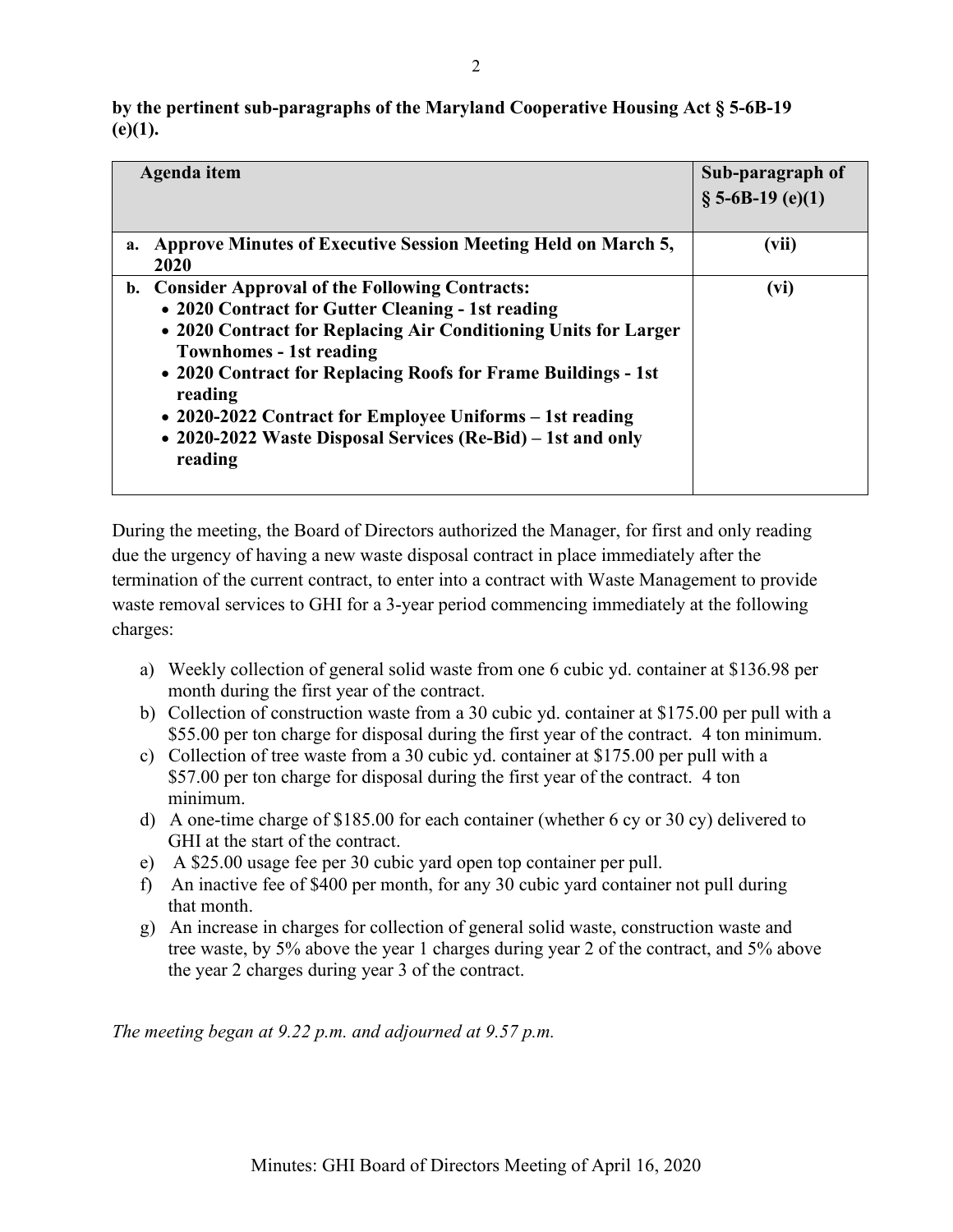### 2b. Announcement of Complaint Hearing Held in a Closed Meeting on April 7, 2020

A complaint panel comprised of Board members Stephen Holland, Ed James and Bill Jones, held a complaint hearing on April 7, 2020 with a member in a closed session meeting, as authorized by sub-paragraph § 5-6B-19 (e)(1)(iv) of the Maryland Cooperative Housing Act. Audit Committee member Carol Griffith attended the hearing.

The motion to call this meeting was made during an Executive session meeting on February 20, 2020 and approved by Board members Stefan Brodd, Chuck Hess, Stephen Holland, Ed James, Bill Jones, Sue Ready, Steve Skolnik and Anna Socrates.

*The hearing commenced at 6.28 p.m. and adjourned at 7.02 p.m.* 

### 3. Visitors and Members (Comment Period)

Tom Jones updated the Board and Staff on the Annual Meeting. Kim Kash inquired about the Virtual Pre-Purchase Orientation.

4. Committee and Homes Improvement Program Reports

**Homes Improvement Program –** Wiehagen had no updates.

**Woodlands Committee** – James reported that the Woodlands Committee will conduct a "Trail Work Day" on April 25<sup>th</sup>.

**Sustainability Subcommittee** James mentioned that the Subcommittee met by video conference.

**Finance Committee** – Hess reported that the Investment Committee and the Finance Committee meetings will take place next week.

5. For Action or Discussion

### 5a. Approve Minutes of Special Open Session Meeting Held on March 19, 2020

### **Motion: I move that the Board of Directors approve the minutes of the Special Open Session Meeting that was held on March 19, 2020 as presented.**

Moved: James Seconded: Hess Carried: 8-0-1 Abstained: Socrates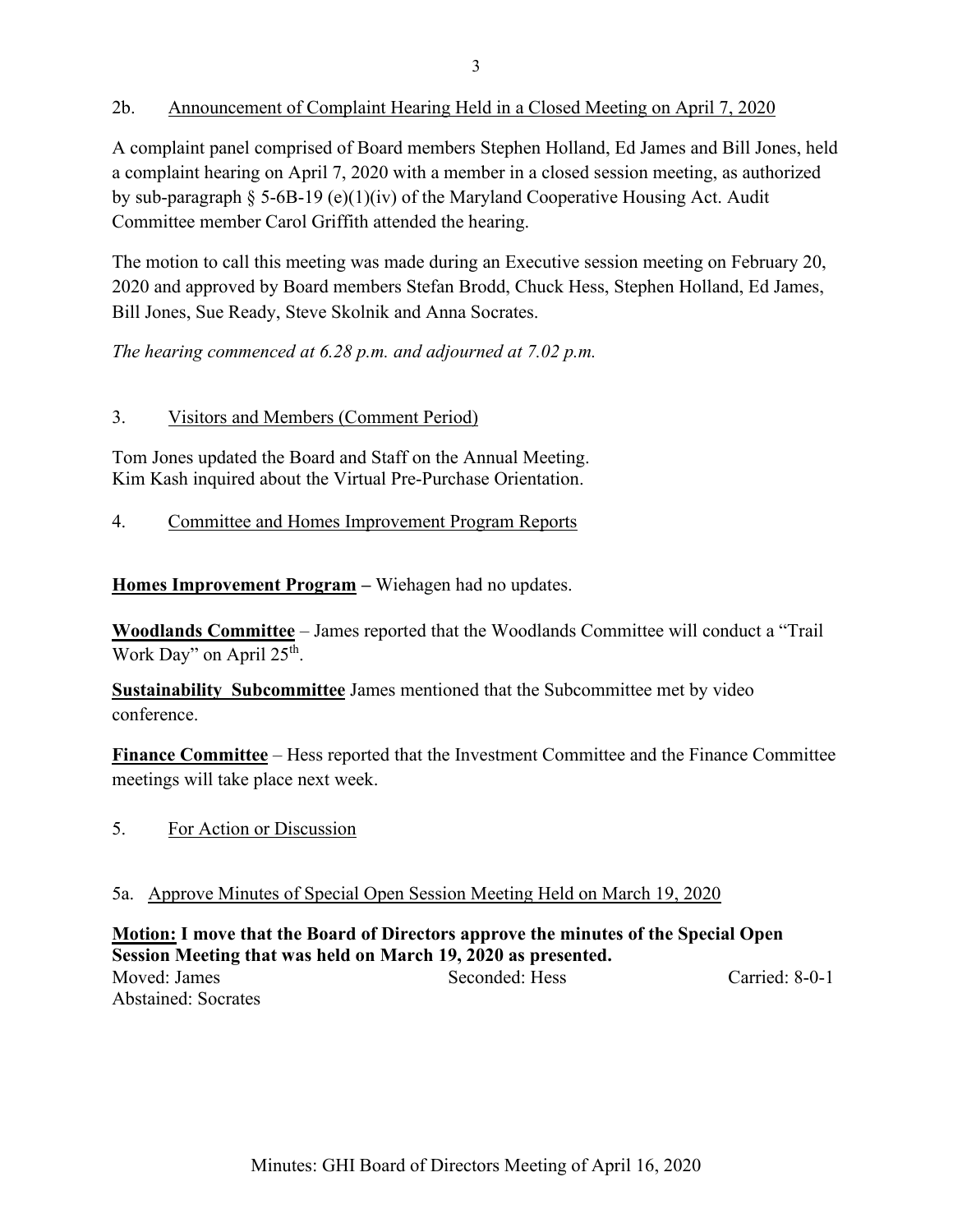### 5b. Approve Minutes of Regular Open Session Meeting Held on March 19, 2020

**Motion: I move that the Board of Directors approve the minutes of the Open Session Meeting that was held on March 19, 2020 as presented.** Moved: James Seconded: Hess Carried: 8-0-1 Abstained: Socrates

5c. Buildings Committee Recommendation re: Regulation of Pest Control Noise Emitting Devices

On February 6, 2020, the Board discussed a complaint from three members about noise from an electronic pest control device in the yard of an adjacent unit. The Board passed a motion that directed the Buildings Committee to consider recommending a rule for regulating pest control devices in yards, which disturb the peace and comfort of members, due to noise that they emit. During a March 25<sup>th</sup> teleconference meeting, the Buildings Committee discussed the matter and reviewed a small body of research material relating to the efficacy of electronic pest control devices. The brief study that was done indicated that these devices are not effective.

The Committee concluded its assigned task with the following comment:

*"The Buildings Committee believes that the efficacy of these devices is not relevant. The issue is about the discomfort of other members. The Board should make a decision on the member complaint".*

**Motion: I move that the following new rule be added to the Member Handbook in the section entitled Minimum Use and Maintenance Standards, part B. Exterior, new rule 21, and in section IV. Care of the GHI Yard, part D. Yards, new rule 7: Pest control devices emitting regular, continual sound are not permitted in yards or in locations where they may be heard by neighbors.** Moved: Brodd Dies of lack of  $\Box$ 

**Seconder** Seconder

**Motion: I move that the following potential new rule be sent to the membership for a 30 day review period: Pest control devices emitting regular, continual sound are not permitted in yards or in locations where they may be heard by neighbors.** Moved: Brodd Seconded: Socrates Carried: 9-0

5d. Sustainability Subcommittee Recommendation re: Electric Vehicle Charging Stations Adjacent to the Administration Building

During the Board meeting on November 7, 2019, the Board of Directors discussed a GHI member's proposal regarding the installation of Level 2 electric vehicle (EV) charging stations in the GHI parking lot adjacent to the Administration Building. The Board requested the Buildings Committee to review the proposal and provide responses to the following five questions: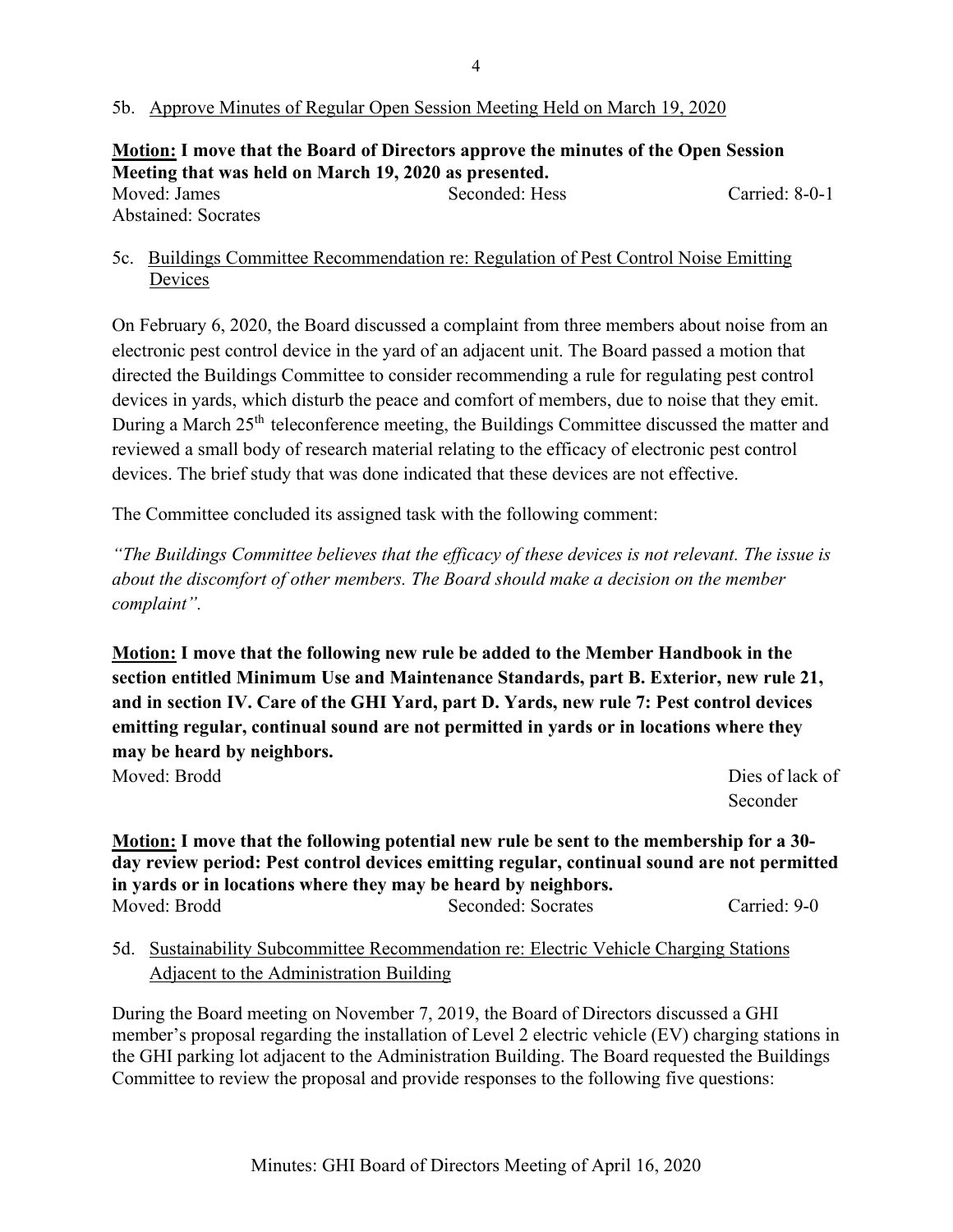- a) Pros and cons of installing the electric charging stations.
- b) How many charging stations should be installed?
- c) Installation costs for installing the charging station (s) the committee recommends.
- d) Should the charging stations be metered and if so, what should be the charge for using them?
- e) City of Greenbelt permits that would be required.

During the January 2, 2020 Board meeting, the Board accepted the Buildings Committee responses to the five questions (refer to Attachment #5) and recommendation that the Committee be allowed to undertake the following actions:

- a) Identify the technical feasibility and optimal placement of Electric Vehicle Chargers at the Administration Building property,
- b) Verify the available rebate programs from Maryland and PEPCO,
- c) Develop cost estimates for the proposed work, including upgrading current electrical or arranging for new electrical service depending on charger placement.
- d) Investigate other incentive programs for electric vehicle charging.

The Sustainability Subcommittee of the Buildings Committee further discussed details and issues regarding EV charging stations at the GHI Administration Building and provided information for discussion at the March 25 Buildings Committee meeting. The Buildings Committee discussed the issue resulting in the following motion:

*"I move that the Board direct technical staff to develop an RFP with input from the Buildings Committee to install five level 2 electric car charging stations at either the administration building parking lot, at the administration building carpenter shop, or in both locations. Further, if GHI receives competitive bids as a result of the RFP, we propose moving forward with the most economically and technically feasible project." Motion carried unanimously – 8-0-0.*

**Motion: I move that the Board of Directors direct the Manager to prepare a Request for Proposal (RFP) and obtain bids from contractors for installation of five (5) Level 2 charging stations at the administration building located either in the parking lot across from the lobby entrance (free standing) or behind the carpenter shop (wall mounted). The RFP should request Contractors to verify federal, state and other incentive programs that are available for installation of electric vehicle charging stations.**  Moved: Hess Seconded: Socrates Carried: 9-0

### 5e. Proposed Asbestos Operating and Management Plan for GHI

GHI has competed the crawl space remediation in brick, block, and frame unit crawlspaces, except for 4 frame buildings that were pilot buildings in 2011 and 2015 which will be remediated this year. Upon discovery of asbestos-containing material (ACM) in the soil of the crawlspaces beneath frame homes, staff met with Arc Environmental, Inc. (Arc), an independent company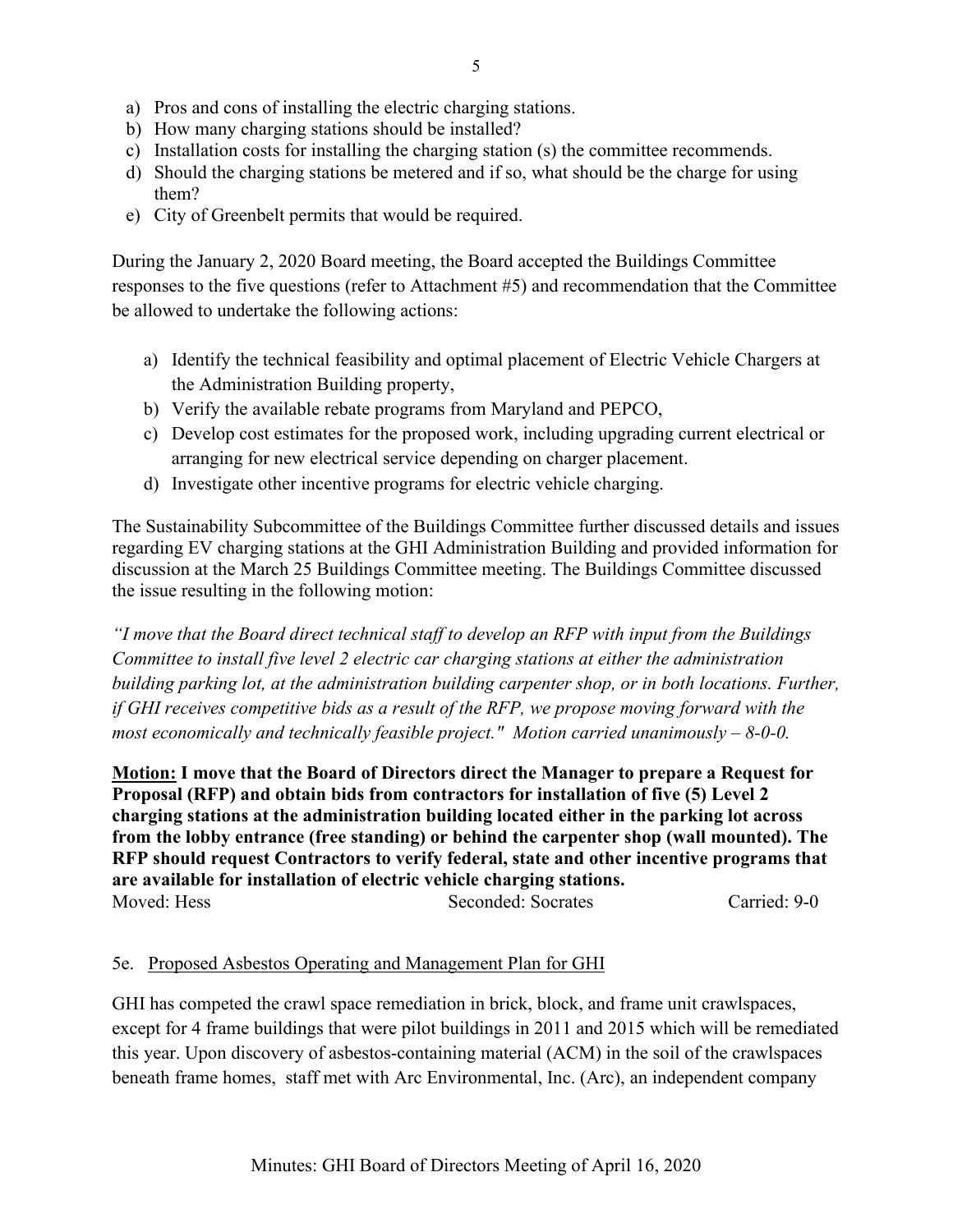Procedures for dealing with asbestos originated in 1986 with the Asbestos Hazard Emergency Response Act (AHERA) and its regulations requiring schools to:

- Inspect for asbestos-containing building material
- Prepare management plans and take action to prevent or reduce asbestos hazards

These requirements are based on the principle of in-place management of asbestos-containing materials. Removal of these materials is not usually necessary unless they are severely damaged or will be disturbed by a building demolition or renovation project. Personnel working on asbestos activities in schools must be trained and accredited in accordance with the Asbestos Model Accreditation Plan (MAP). AHERA was revised in 1990 by the Asbestos School Hazard Abatement Reauthorization Act (ASHARA). These regulations come under the jurisdiction of the EPA. In the absence of regulations specifically for locations other than schools, the industry has adopted these guidelines as its standards.

In collaboration with GHI staff, Arc prepared an O&M manual (Attachment #6) for GHI's use. In addition to Arc's input, staff sought input from Vertex Engineering, another consulting hygienist with whom GHI has worked in the past. In the original document, Arc recommended an inspection of affected crawlspaces by an EPA/MDE certified inspector every 3 years; Arc estimated the cost for this at \$57,600. Staff asked Vertex whether there any further inspections recommended or required by regulatory agencies e.g. MOSHA, EPA, etc. besides the semiannual visual inspections by GHI personnel in the crawlspaces of the frame homes. Vertex stated that their only other recommendation is to have our employees take air samples in 10% of the crawlspaces each year; staff estimates this cost to be \$1500 for equipment and \$1000/year for expendables (air sample canisters and testing). The attached O&M manual shows the changes to be incorporated by replacing Arc's recommendation with Vertex's recommendation.

The O&M Plan stipulates that an Asbestos Program Manager (APM) should be appointed to oversee and be responsible for this O&M Plan; the staff designee for this role is the Director of Maintenance. Ongoing training of maintenance personnel is required to ensure that they are certified to perform the inspections and any repairs to the vapor barrier enclosure. The plan includes personal monitoring of a portion of the inspections performed, so the refresher training and equipment rental/purchase will be an ongoing expense.

# **Motion: I move that the Board of Directors adopt the Asbestos Operations and Maintenance Plan for GHI as presented.**

Moved: Hess Seconded: Ready Carried: 9-0

# 5f. Update re: Solar PVES for the Administration Building

An agreement between Greenbelt Homes and Sustainable Energy Systems was signed on October 12, 2018; it stated that the anticipated commercial operation date for the installation of a solar PVES for the Administration Building, would be approximately four months from the date of signing i.e. by February 12, 2019. To date, the solar PVES has not been installed.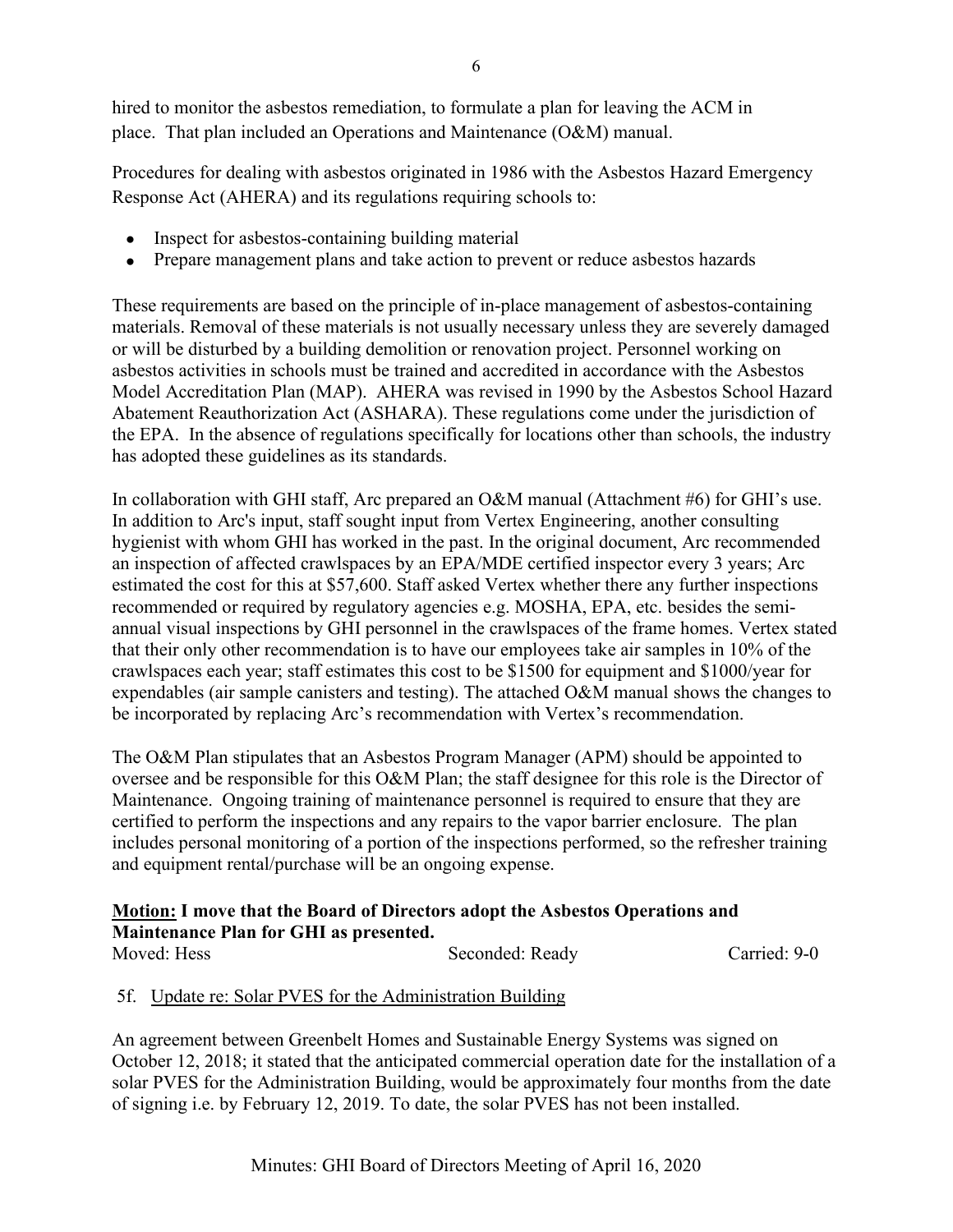Staff requested SES to provide a chronology of events (Attachment #7) that contributed to the delay of over a year, and an update on the current status of the project.

*Sporney updated the Board and Staff on the current status of the Solar PVES for the Administration Building.*

*Director Ready requested that a discussion on the current status be added to the agenda of the Executive Session which is to be held later this evening.*

## 5g. Postponement of the Annual Membership Meeting Due to the COVID-19 Pandemic

Last March  $19<sup>th</sup>$ , the Board voted to postpone the 2020 GHI Annual meeting until no later than June 30, 2020, due to the COVID-19 pandemic.

GHI's bylaws stipulate the following:

- The regular annual meeting of the membership shall be held during the month of May, but may be postponed up to one month by a majority vote of the Board, provided public notice of the postponement is given to members prior to the scheduled annual meeting date, and members are given at least two weeks' notice of the new annual meeting date.
- Regular, annual, or special meetings shall be called by the secretary by written notice mailed or delivered not less than ten and not more than twenty days before the meeting to each member of record on the Corporation's books as of the date twenty days before the meeting.

In normal circumstances, staff would mail the notice and agenda for the originally scheduled May 14, 2020 annual meeting and draft minutes of the 2019 annual meeting to all GHI members, including any proposed actions received in petitions, and the rationale for proposed actions between April 24, 2020 and May 4, 2020 in accordance with the bylaws provision. However, this action will not occur, due to uncertainty about the date that the Maryland Governor's 'stay-athome' order and prohibition of groups exceeding 10 persons will be lifted.

Attachment #8a is GHI Attorney Joe Douglass' response to questions from the Manager about postponing GHI's annual meeting or holding it electronically.

Attachment #9b is an informative article about online meetings, written by Mr. Jim Slaughter, a Professional Registered Parliamentary Attorney. There are two main components for conducting the annual membership meeting electronically (1) an electronic meeting and (2) electronic voting.

An audio-visual meeting could be conducted via a platform such as Zoom. On-line voting could be administered by a company that GHI hires. Staff reviewed the Community Associations Institute website. There are no local companies listed that offer this service; staff obtained a bid (refer to Attachment #8c) from VOTE.HOA.NOW (a company based in Portland, Oregon). GHI would have to provide VOTE.HOA.NOW with phone numbers and email addresses of our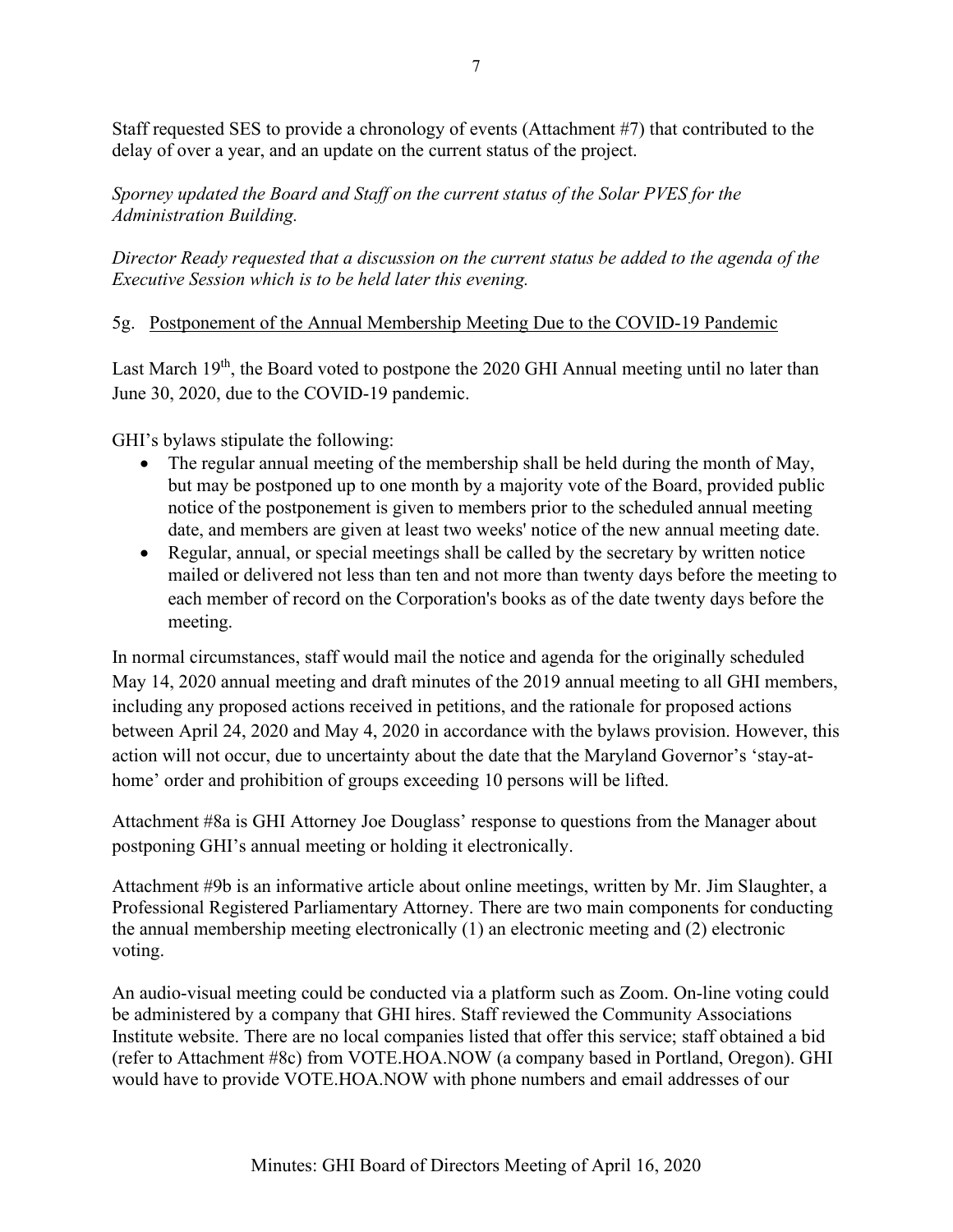members; unfortunately, the contact information on file is not very accurate. Mail-in voting is another alternative method of voting that could be considered.

- a) When should public notice of the postponement of the May 14, 2020 meeting be given to members and what should they be told about the new annual meeting date?
- b) Staff estimates that it would take one month after the Governor's order is fully lifted, to prepare for a non-electronic annual meeting. If the Governor's Order or a part of it, e.g. a restriction on the number of persons who could congregate, remains in effect at the end of May, staff does not think it would be feasible to hold the annual meeting by June 30.
- c) Does the Board wish to consider planning for an electronic annual meeting to be held by the end of June? If so, the preparations should begin now. What form of voting should be considered i.e. mail-in or electronic voting?

## **By Consensus: The Board of Directors agreed to postpone the Annual Membership Meeting until June.**

## 5h. Electronic Pre-Purchase Orientation Meetings Due to the COVID-19 Pandemic

GHI's Membership Selection Criteria Policy stipulates that to be considered for membership in GHI, an applicant must attend a pre-purchase orientation at Greenbelt Homes, Inc. Due to the COVID-19 pandemic, staff proposes to conduct pre-purchase orientation meetings using an audio-visual platform. Attachment #9a outlines the proposed procedures for conducting electronic pre-purchase orientation meetings. Attachment #10b is a revised Membership Selection Criteria Policy that would allow applicants for membership to attend pre-purchase orientation meetings electronically.

After the COVID-19 pandemic is over, staff recommends that GHI hold electronic pre-purchase orientation meetings on a weekly basis and an in-person pre-purchase orientation meeting on a monthly basis for those persons who are uncomfortable with an electronic meeting.

# **Motion: I move that the Board of Directors adopt the revised GHI Membership Selection Criteria Policy as presented.**

Moved: Holland Seconded: Hess Carried: 8-1 Opposed: Ready

### **Substitute Motion: I move that the Board of Directors allow prospective members a prepurchase orientation electronically for the duration of the COVID-19 crisis.** Moved: Ready Seconded: Seconded: Died for lack

of Seconder

## 5i. Should GHI Participate in the Paycheck Protection Program (the "PPP"), enacted as part of [the CARES Act?](https://news.wtplaw.com/collect/click.aspx?u=b3VkMGVDQjF2VDRaZEN1WXRZRDBueHZmZ0V1aG50UThrRXg0ekxlZXVQdW1KSFMzNXNIUU4zK2RTTTRGSWhrRjhWY1Y1OGZpbUdWaFJ2bmdMQi9sYTdjYkVNRlhIWkFJRFhaWHp6MUtYeHhSY3hkT3hRZVFVeEhFbndrZ0hYRmtwdFFlT3F4VmF4ND0=&rh=ff005e6668404412b7967fc648428b63e26b4907)

Attachment # 10a is a bulletin from GHI's attorney Whiteford, Taylor and Preston that provides information on: The CARES Act – New Financial Resources for Small Businesses and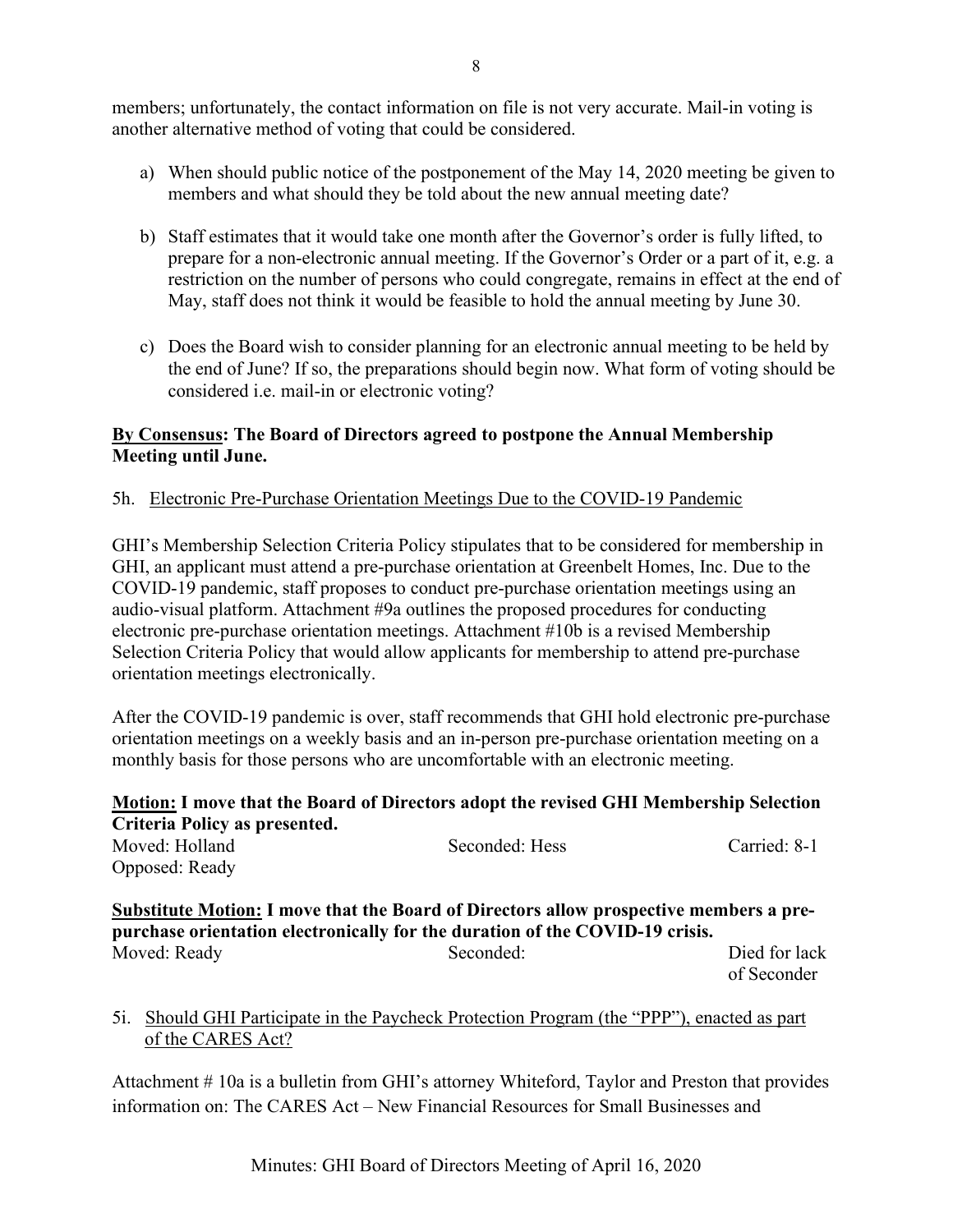Nonprofits. As stated in the bulletin, The CARES Act created a new business loan program called the Paycheck Protection Program (the "PPP"). For the period from February 15, 2020, to June 30, 2020, the CARES Act allows the Small Business Administration to provide 100% federal guarantees of loans equal to 2.5 times the applicant business's average monthly payrolls cost before the pandemic (up to a maximum of \$10 million) to eligible businesses. The funds are to be used solely to pay operational costs like payroll, rent, mortgage, health benefits, insurance premiums and utilities. **Subject to certain conditions, PPP loans are forgivable,** and if the business meets the conditions, the loan will essentially be converted into a grant.

GHI is a not-for-profit corporation and files taxes as a cooperative corporation. That doesn't mean that we won't earn a profit, but just that we are not in business to generate a profit. Mr. Brian Dahlk, Senior Manager, Wegner CPA's (GHI's external auditor) advised that GHI is eligible to receive such a PPP loan.

**Motion: I move that the Board of Directors authorize the Manager to submit an application for a Paycheck Protection Program loan covering allowable expenses.** Moved: Hess Seconded: Ready Carried: 9-0

5j. Motion to Hold an Executive Session Meeting on April 16, 2020

**Motion: I move that the Board of Directors hold an Executive Session meeting after this Open Session Meeting is adjourned, to discuss the following agenda items, as authorized by the pertinent sub-paragraphs of the Maryland Cooperative Housing Act § 5-6B-19 (e)(1).** 

| Agenda item                                                                                                                                                                                                                                                                                                                                             | Sub-paragraph of    |
|---------------------------------------------------------------------------------------------------------------------------------------------------------------------------------------------------------------------------------------------------------------------------------------------------------------------------------------------------------|---------------------|
|                                                                                                                                                                                                                                                                                                                                                         | $\S$ 5-6B-19 (e)(1) |
| <b>Approve Minutes of Executive Session Meeting Held on March</b><br>a)<br>19, 2020                                                                                                                                                                                                                                                                     | (vii)               |
| <b>Consider Approval of the Following Contracts:</b><br>b)<br>2020 Gutter Cleaning Contract $-2nd$ reading<br>2020 Contract for Replacing Air Conditioning Units for<br>Larger Townhomes $-2nd$ reading<br>2020 Contract for Replacing Roofs for Frame Buildings $-2nd$<br>٠<br>reading<br>2020-2022 Contract for Employee Uniforms $-2nd$ reading<br>٠ | (vi)                |
| <b>Member Financial Matters</b><br>c)                                                                                                                                                                                                                                                                                                                   | (viii)              |
| Proposed Assignment of the Membership Interest in a Unit to<br>d)<br><b>GHI</b>                                                                                                                                                                                                                                                                         | (iv)                |
| <b>Complaint Matters</b><br>e.                                                                                                                                                                                                                                                                                                                          | (iv)                |